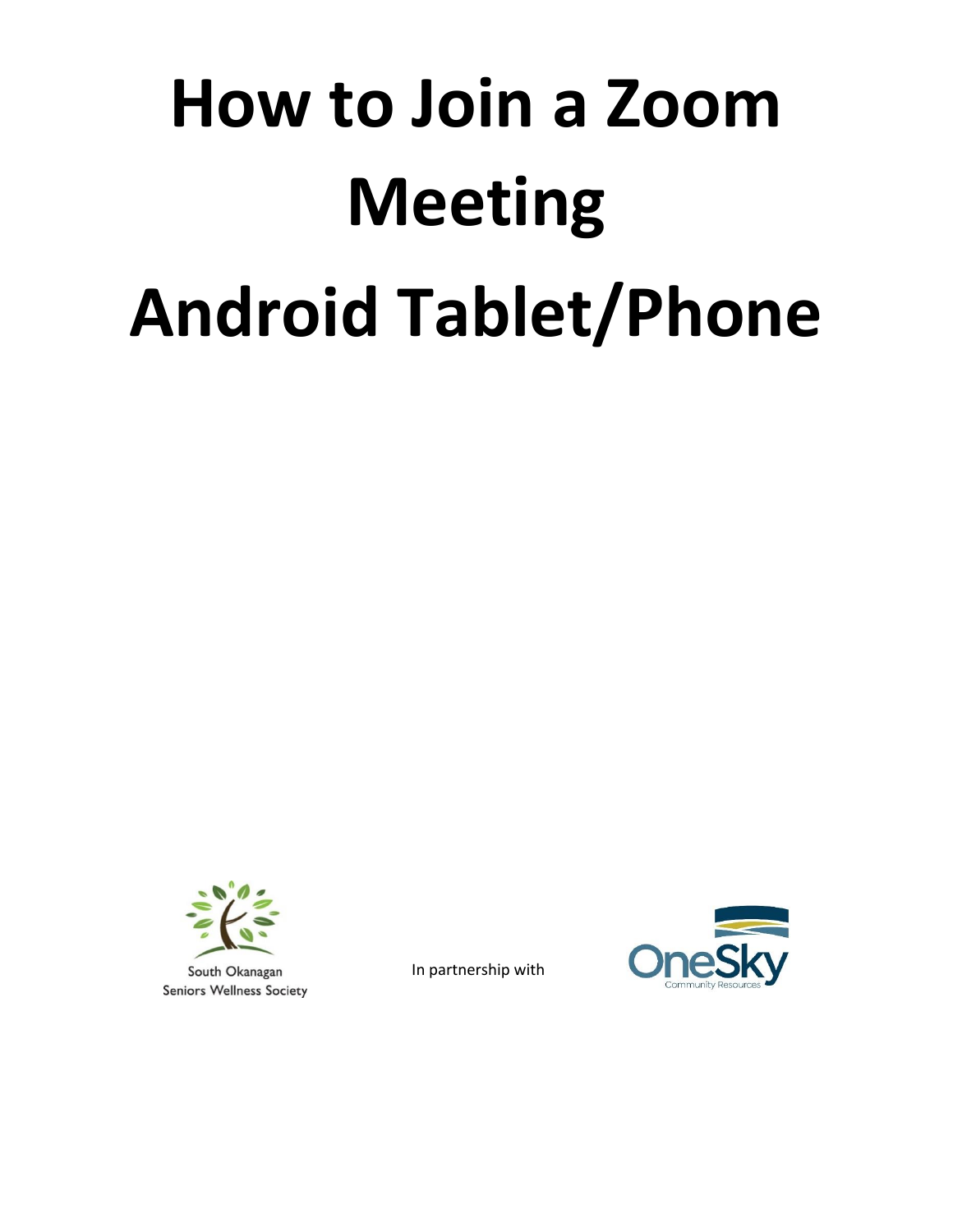#### **How to Join a Zoom Call from your Android Tablet/Phone**

*If you do not have the Zoom app on your device*, you first need to download it from the Google Play Store. You only need to do this once. Follow the instructions in **Step 1**.

*Once you have the Zoom app downloaded*, you can follow **Steps 2 – 9 for all Zoom meetings going forward.**

**Step 1:** Tap the Google Play Store icon



- Tap "Search for apps & games" at the top

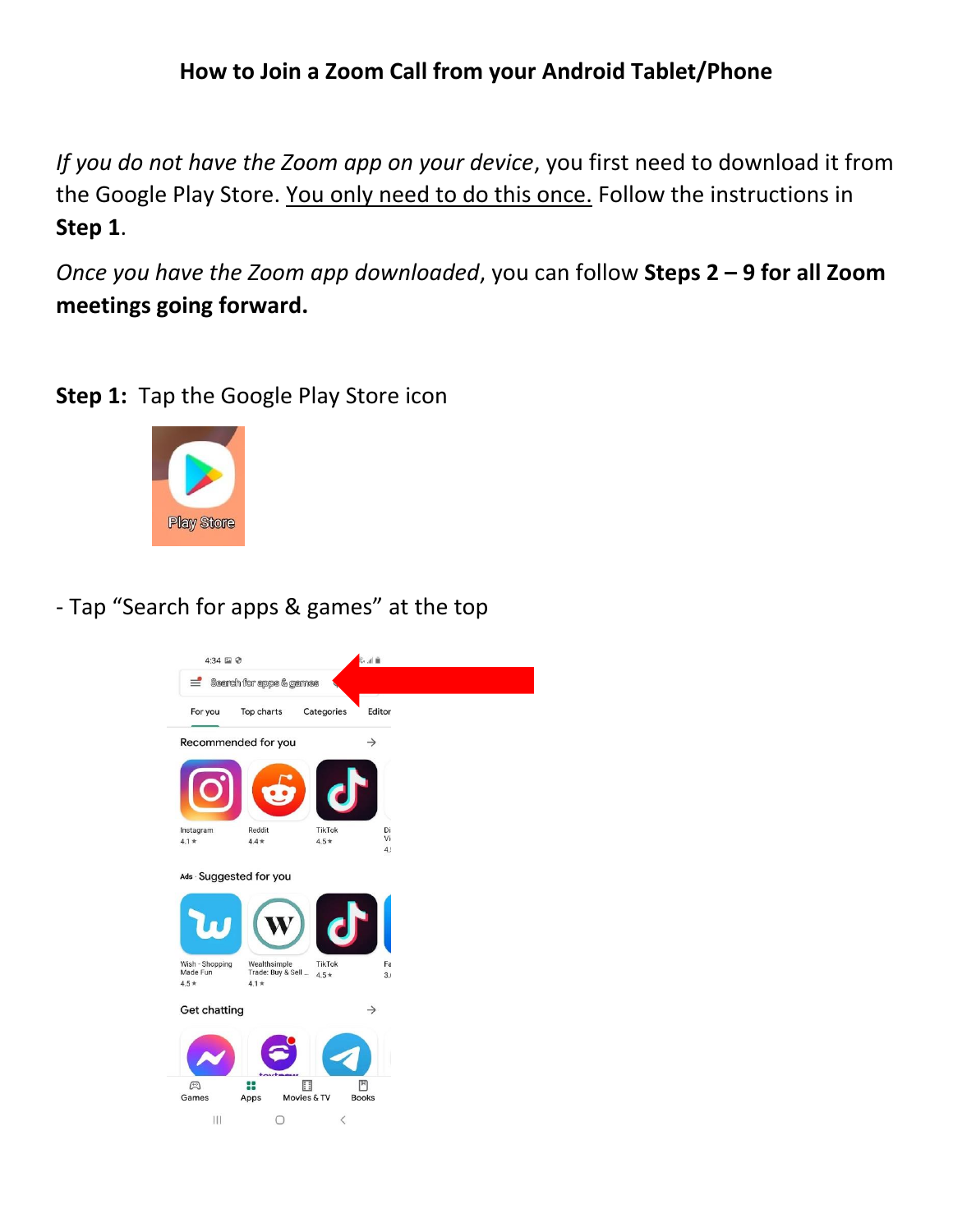**-** You should now see your keyboard. Type "Zoom" into the search bar at the top, then tap the blue magnifying glass icon on the keyboard.

|              | 4:34 国 @           |                               |   |              |              |                     |                     |       | 第五章                 |           |
|--------------|--------------------|-------------------------------|---|--------------|--------------|---------------------|---------------------|-------|---------------------|-----------|
| $\leftarrow$ | zoom               |                               |   |              |              |                     |                     |       |                     | $\times$  |
| $\alpha$     | zoom               |                               |   |              |              |                     |                     |       | $\overline{\wedge}$ |           |
| $\alpha$     |                    | zoom app<br>in Movies & Books |   |              |              |                     | $\overline{\wedge}$ |       |                     |           |
| $\alpha$     |                    | zoom apps for android         |   |              |              |                     | $\overline{\wedge}$ |       |                     |           |
| $\alpha$     | zoom canada        |                               |   |              |              | $\overline{\wedge}$ |                     |       |                     |           |
| Q            | zoom meetings free |                               |   |              |              | $\overline{\wedge}$ |                     |       |                     |           |
|              |                    |                               |   |              |              |                     |                     |       |                     |           |
|              |                    |                               |   |              |              |                     |                     |       |                     |           |
| $\acute{}$   |                    | zooming                       |   | zoomed       |              |                     |                     | zooms |                     | $\cdots$  |
| $\mathbf{1}$ | $\overline{2}$     | 3<br>$\overline{4}$           |   |              |              |                     |                     |       |                     |           |
|              |                    |                               |   |              |              |                     |                     |       |                     |           |
|              |                    |                               | 5 |              | 6            | $\overline{7}$      | 8                   |       | 9                   | $\pmb{0}$ |
| $\mathsf{q}$ | W                  | e<br>r                        | t |              | y            | u                   | i                   |       | $\mathsf{o}$        | p         |
| a            | s                  | d                             | f | g            | $\mathsf{h}$ |                     | j                   | k     | 1                   |           |
| <b>A</b>     | Z                  | $\pmb{\mathsf{x}}$            | c | v            | b            |                     | $\mathsf{n}$        | m     |                     | $\circ$   |
| !#1          | ¥                  |                               |   | English (US) |              |                     |                     |       |                     | Q         |

## - Tap the green "Install" button

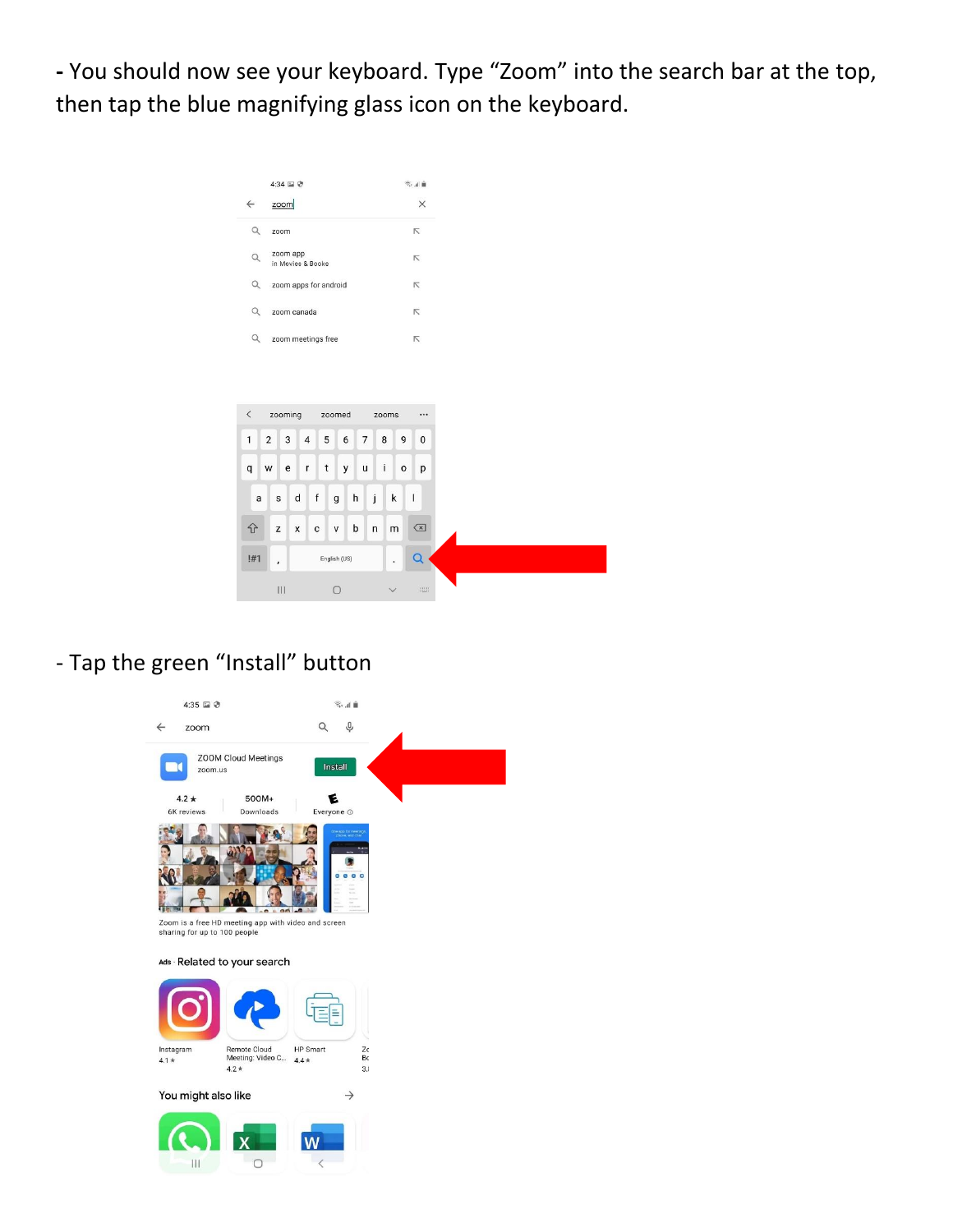- After a minute or so, "Install" will change to "Open". You have successfully downloaded Zoom.

- Press your Home button to get back to your home screen.

**Step 2:** Open your email app and find the email with the Zoom meeting information. Write down the Meeting ID and Passcode numbers from the email invitation

**Step 3:** Press your home button to get back to your home screen. Find the Zoom app on your iPad and tap it. It may be on a different page of your home screen. It looks like this:



**Step 4:** Tap the blue "Join a Meeting" button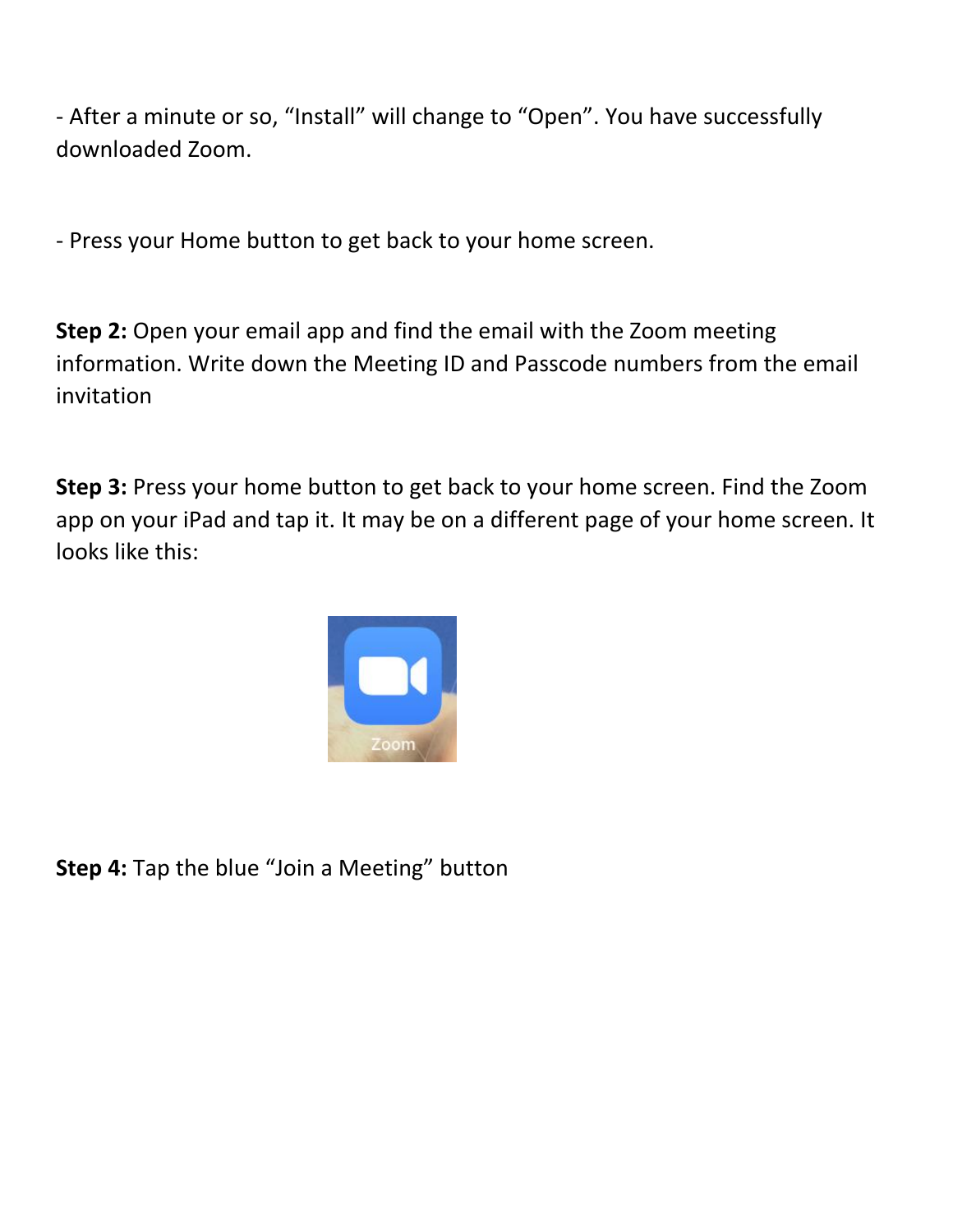| 3:34 PM Mon Dec 14 |                                                                   | $917\%$ |
|--------------------|-------------------------------------------------------------------|---------|
| ශ                  | <b>Start a Meeting</b><br>Start or join a video meeting on the go |         |
|                    | ۰<br>÷                                                            |         |
|                    | 0.1.1.1                                                           |         |
|                    | Join a Meeting                                                    |         |
|                    | Sign Up<br>Sign In                                                |         |

**Step 5:** Tap where it says "Meeting ID". This will bring up your keyboard. Enter the Meeting ID numbers that you wrote down from the email

| 3:34 PM Mon Dec 14                                                            |                                       |                                |                                                      |                             | 917%     |  |  |
|-------------------------------------------------------------------------------|---------------------------------------|--------------------------------|------------------------------------------------------|-----------------------------|----------|--|--|
| ශ                                                                             | Cancel                                | Join a Meeting                 |                                                      |                             |          |  |  |
|                                                                               |                                       | Meeting ID                     |                                                      |                             |          |  |  |
|                                                                               |                                       | Join with a personal link name |                                                      |                             |          |  |  |
|                                                                               |                                       | Screen Name                    |                                                      |                             |          |  |  |
|                                                                               |                                       | Join                           |                                                      |                             |          |  |  |
| If you received an invitation link, tap on the link again to join the meeting |                                       |                                |                                                      |                             |          |  |  |
|                                                                               | <b>JOIN OPTIONS</b>                   |                                |                                                      |                             |          |  |  |
| $\begin{array}{c} \mathbf{C} & \mathbf{C} \end{array}$                        |                                       |                                |                                                      |                             |          |  |  |
| 3<br>$\overline{2}$<br>1                                                      | 4                                     | 5<br>6                         | 8<br>7                                               | 9<br>$\Omega$               | ⊗        |  |  |
| €<br>£<br>$^{\copyright}$<br>#                                                | ¥<br>&<br>\$                          | $\mathcal{D}_\lambda$<br>*     | $\pmb{\mathsf{r}}$                                   | $^{\prime\prime}$           | return   |  |  |
| ş<br>$# + =$<br>$\%$                                                          | $\overline{\phantom{a}}$<br>$\ddot{}$ | $\sim$<br>$=$                  | $\,<$<br>$\, > \,$<br>$\cdot$<br>:<br>$\overline{ }$ | ?<br>Ţ<br>$\mathbf{r}$<br>٠ | $# + =$  |  |  |
| <b>ABC</b>                                                                    |                                       |                                |                                                      | <b>ABC</b><br>undo          | $\equiv$ |  |  |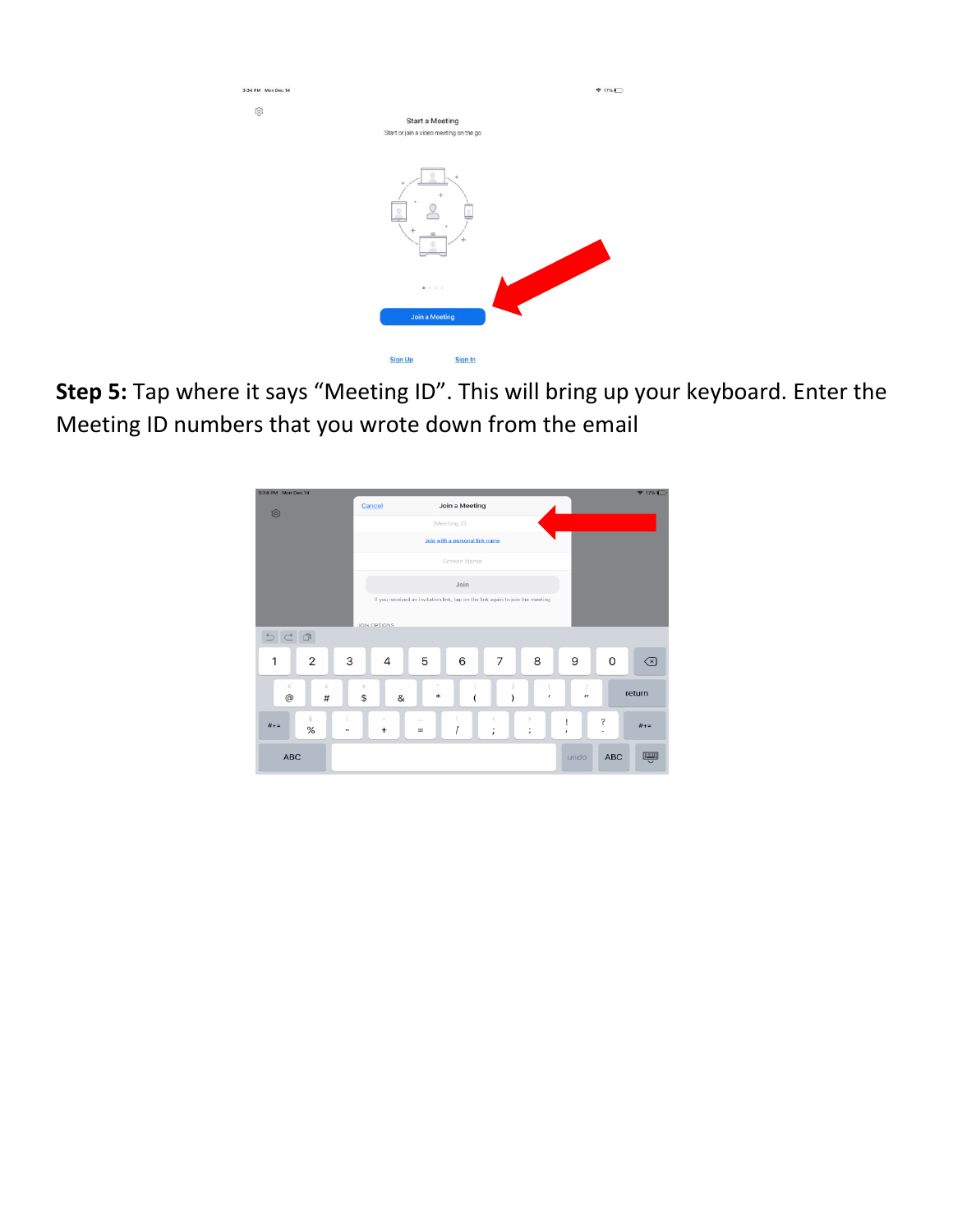### **Step 6:** Tap the blue "Join" button



**Step 7:** If asked, enter your name and the Passcode numbers that you wrote down from the email and tap "Ok".

**Step 8:** Tap "Join with Video"

**Step 9:** Tap "**Call Over Internet**".

**You are now in the meeting!**